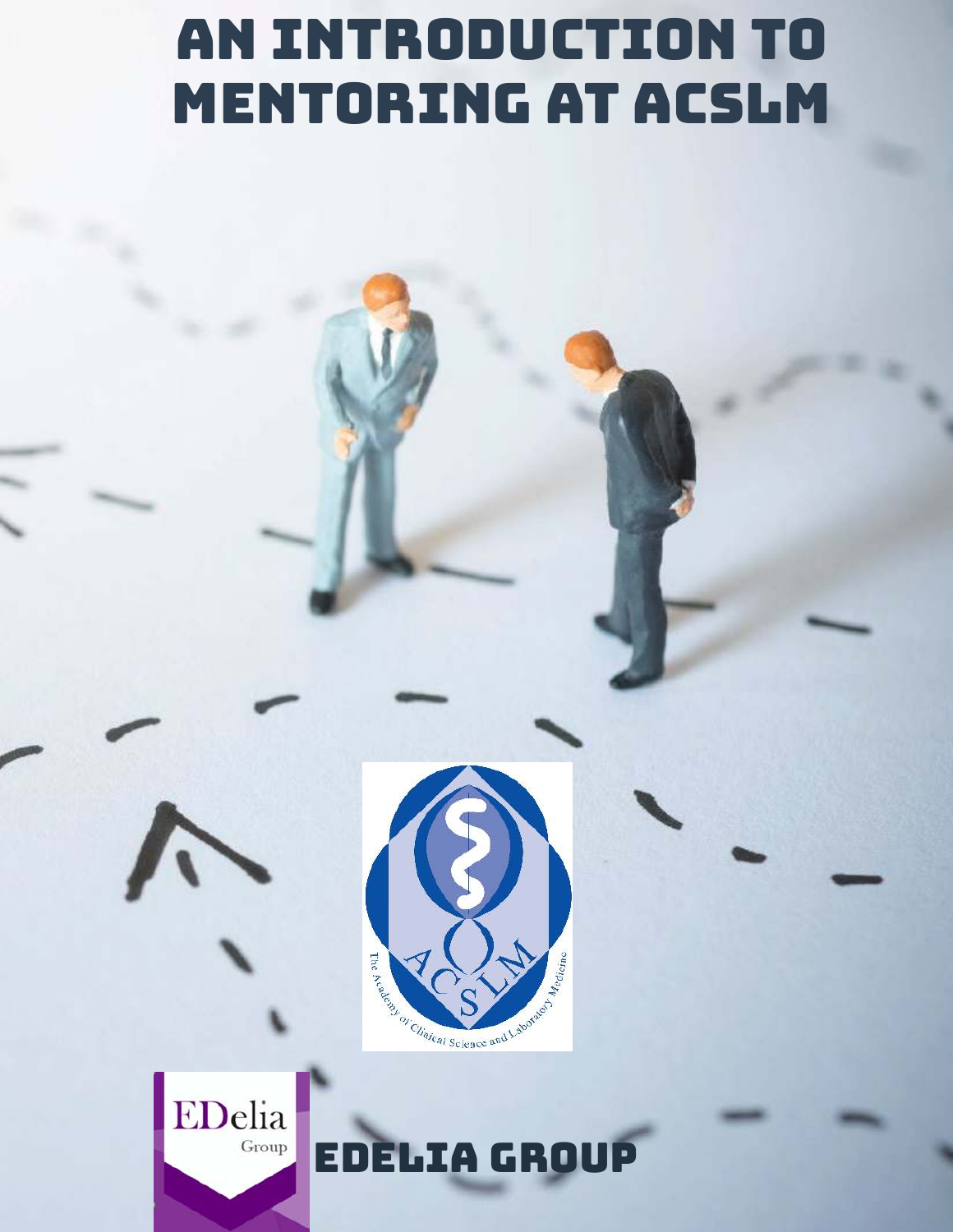# EDelia Group - Mentoring Induction

EDelia Group Pilot Mentoring Programme for The Academy of Clinical Science and Laboratory Medicine (ACSLM)

We are delighted to welcome you to this Pilot Mentoring programme.

#### Induction Mentoring at ACSLM

We can all remember how difficult the first professional steps can be and we all probably relied very heavily on the good will of our colleagues to help us through this potentially stressful time. The purpose of the ACSLM Mentoring programme is to provide support, encouragement and solidarity to colleagues as they begin their careers with us.

Under the ACSLM Mentoring programme, colleagues will be offered a mentor, someone experienced in working in a similar role or facing similar professional challenges, who will be able to offer support and guidance. This will be in addition to any induction arrangements put in place by the mentee's home department/function or by HR.

This booklet is aimed at answering some of the questions you might have as you consider joining the us on the pilot ACSLM Mentoring team.

development of a less experienced person in progressing within and beyond their immediate role (Hale, 2000). Mentoring is a voluntary arrangement whereby an experienced individual, outside the reporting relationship, holds regular meetings and discussions and takes a personal interest in guiding and supporting the

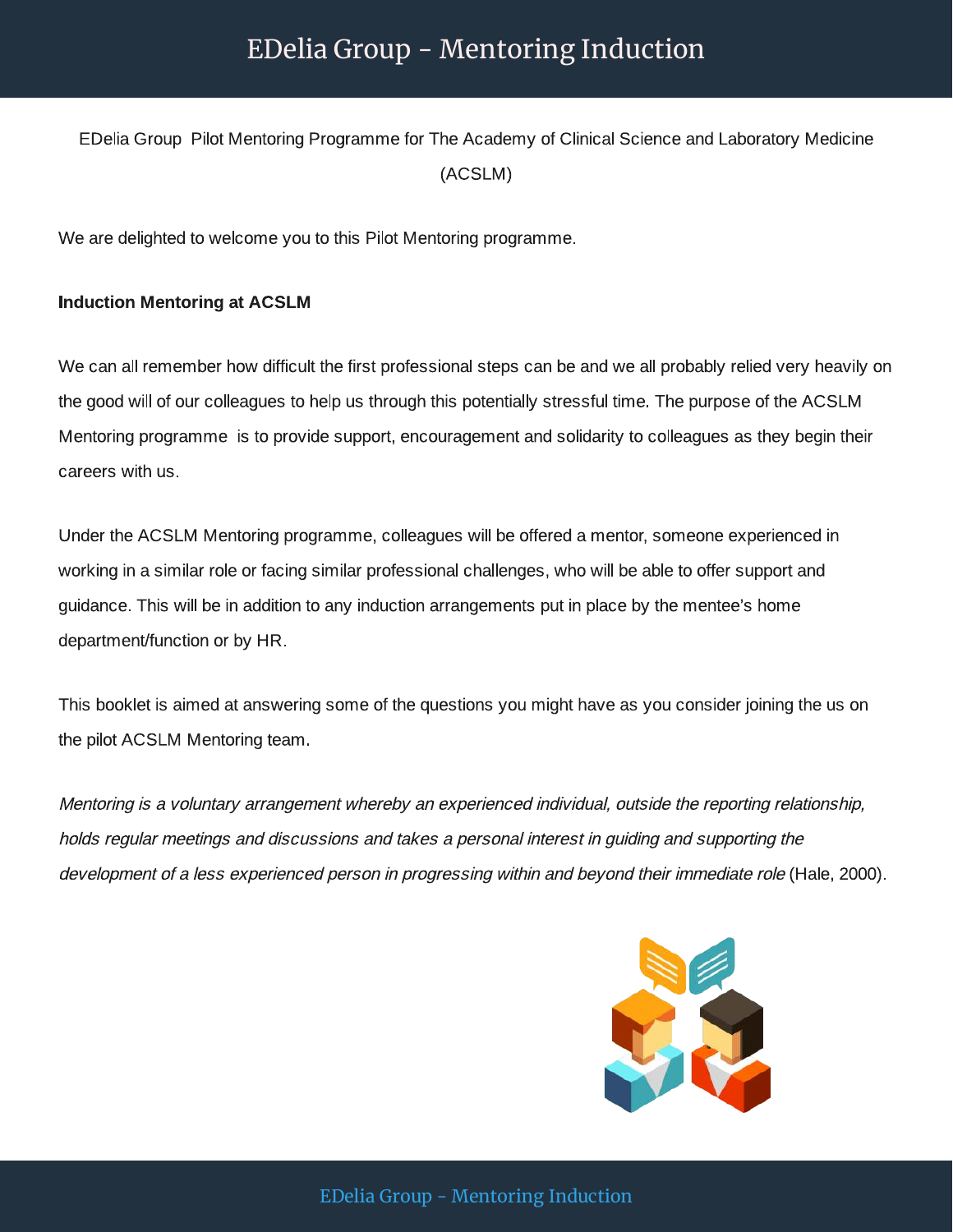## Mentoring

The key aspects of mentoring are that it is:

- Individual
- Agreed between the parties involved
- Designed for a particular purpose or situation
- For an agreed period of time.



### **Mentors**

- Are committed to the process and principles of the programme
- Are able to devote appropriate time to make the mentoring relationship successful
- Have a genuine interest in sharing experience to support mentees development
- Have an enthusiastic and positive attitude towards their own work
- Take responsibility for their own development

happy to be able to help a new staff member settle in, (Mentor (third level institution)-Nov:2015). I found my role as mentor very satisfying. I remember what it was like for me when I started here and I was

## Principles of Mentoring at ACSLM



Both mentor and mentee engage in the process voluntarily and are free to terminate Voluntary participation:the relationship at any time.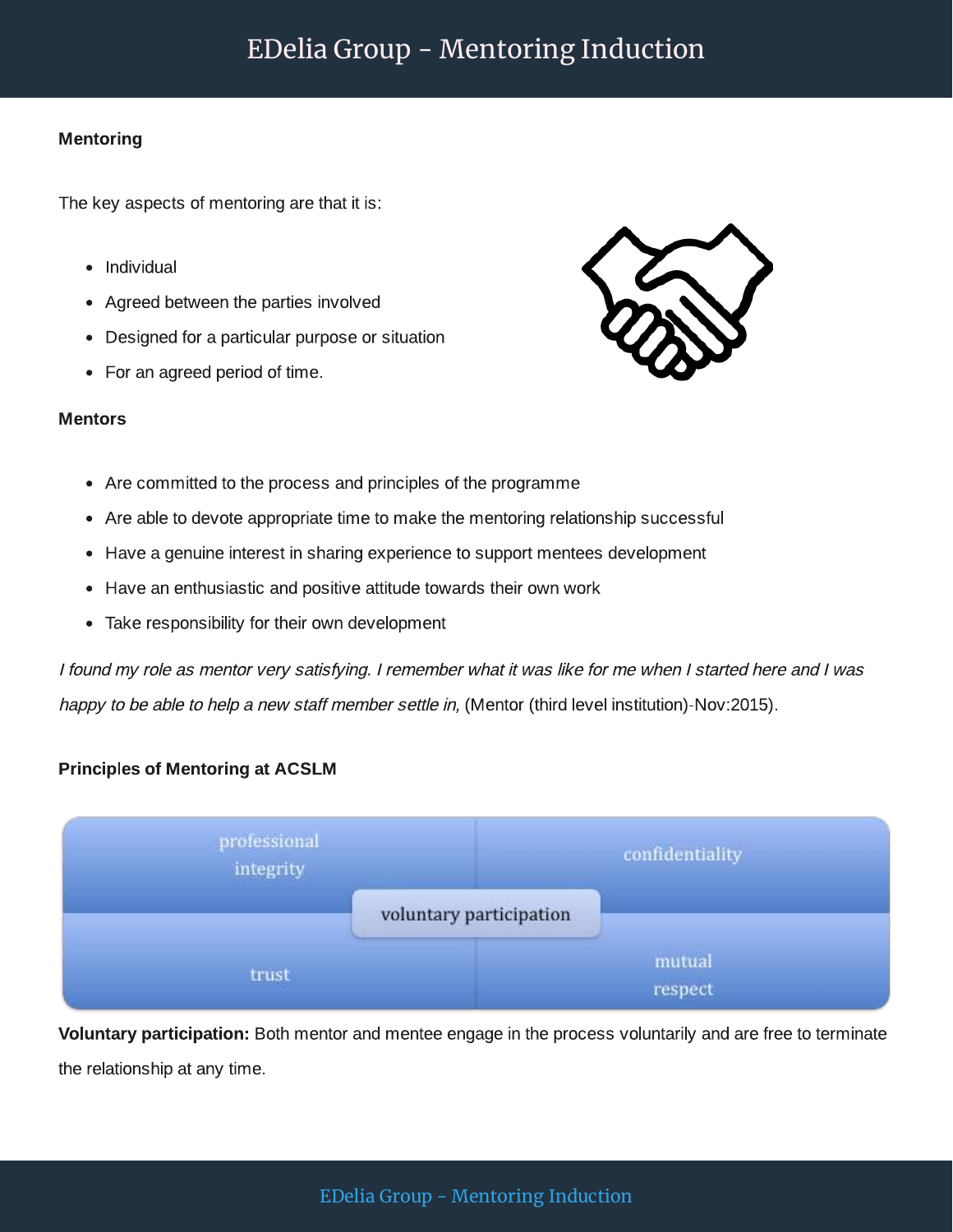# EDelia Group - Mentoring Induction

: all interactions between mentor and mentee should be characterised by honesty, Professional integrity reliability and moral action consistent with the professional standards demanded by our profession. Mentors and mentees exercise integrity through their professional commitments, responsibilities and actions.

Mentors and mentees uphold human dignity and promote equality in their professional Mutual respect: practice, while demonstrating respect for spiritual and cultural values, diversity and freedom of expression.

The success of the mentors of the indirection relationship relies on the understanding that mentor/mentee conversations remain confidential unless health and safety issues or genuine concerns about compromising professional integrity become evident.

Trust is embodied in openness and honesty. The mentor/mentee relationship relies on continuously Trust: building and reinforcing mutual trust.

### FREQUENTLY ASKED QUESTIONS

#### 1. What is a Mentor with ACSLM?

A Mentor with ACSLM facilitates the professional development of less experience colleagues in the organisation.

### 1. What is the role of a ACSLM Mentor?

A Mentor provides professional support, useful information and timely encouragement. They help Mentees to more successfully navigate the early years of their career.

#### 1. Who can become a Mentor with ACSLM?

The scheme is open to all existing ACSLM members who have the required experience in the mentee's area. They must be willing to meet regularly with a Mentee and to undergo appropriate training.

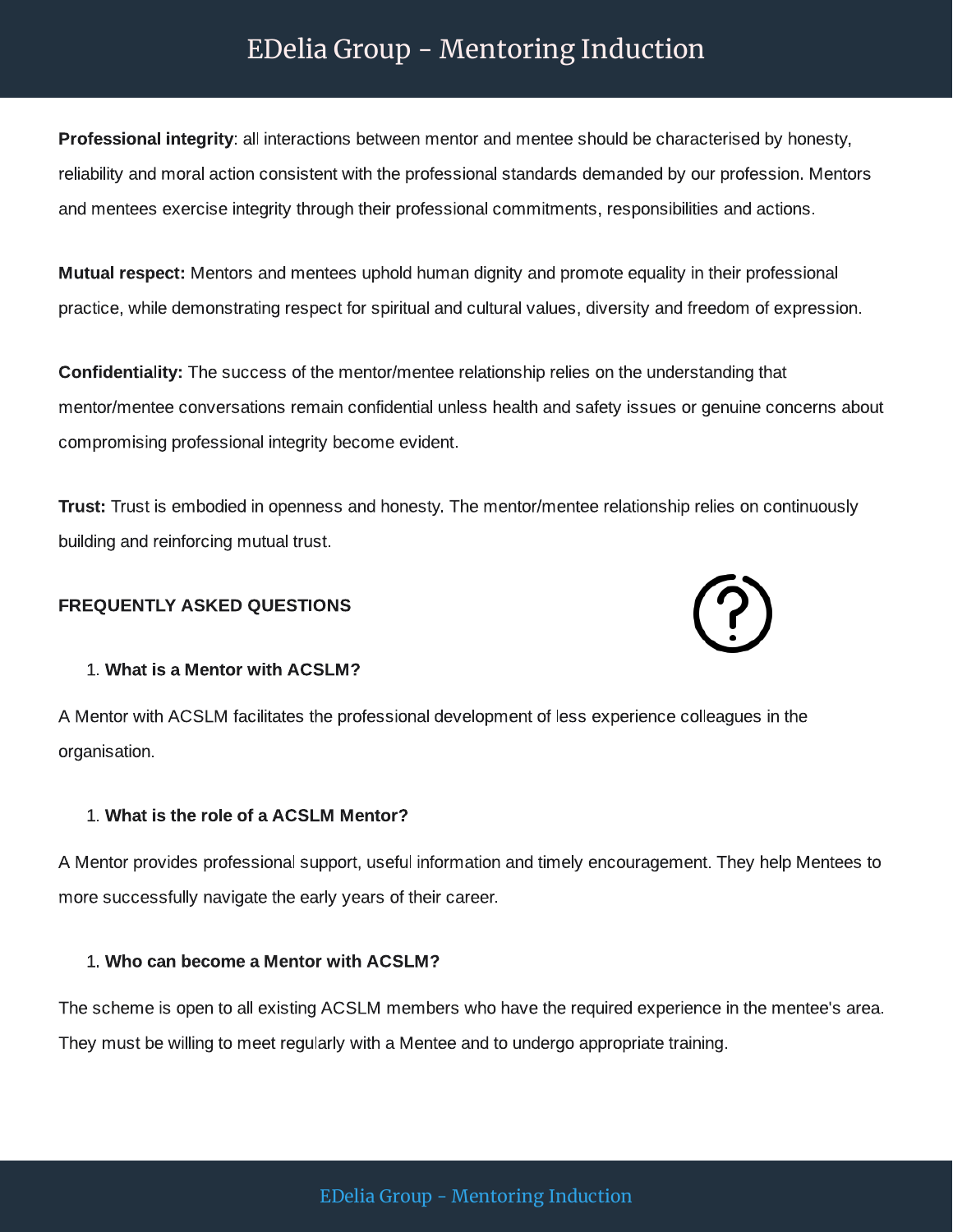### 2. What are the benefits to the Mentor?

Although the focus of the mentoring relationship is mainly on the needs of the mentee there are benefits for the mentor also including:

- Opportunity to share experience and expertise  $\bullet$
- A sense of personal satisfaction in helping to develop the potential of others
- Opportunities to avail of mentor training
- Developing skills while working with adults, such as advising, giving feedback, informing, listening and questioning
- Building positive working relationships
- Greater understanding of issues affecting new or younger staff
- A new challenge and a learning experience
- Job enrichment

*happy to help my mentee,* (Mentor (Financial Services Industry), 2019) I really enjoyed my mentoring experience. I remember what it was like for me when I started out and I was

### 3. What are the benefits to Mentees?

Colleagues being mentored will benefit from the professional support offered, enabling them to learn from the experience and work-place knowledge of the Mentor. This will assist the mentee to settle into their roles more easily, provide advice and guidance on working practices and support planning to meet professional development needs.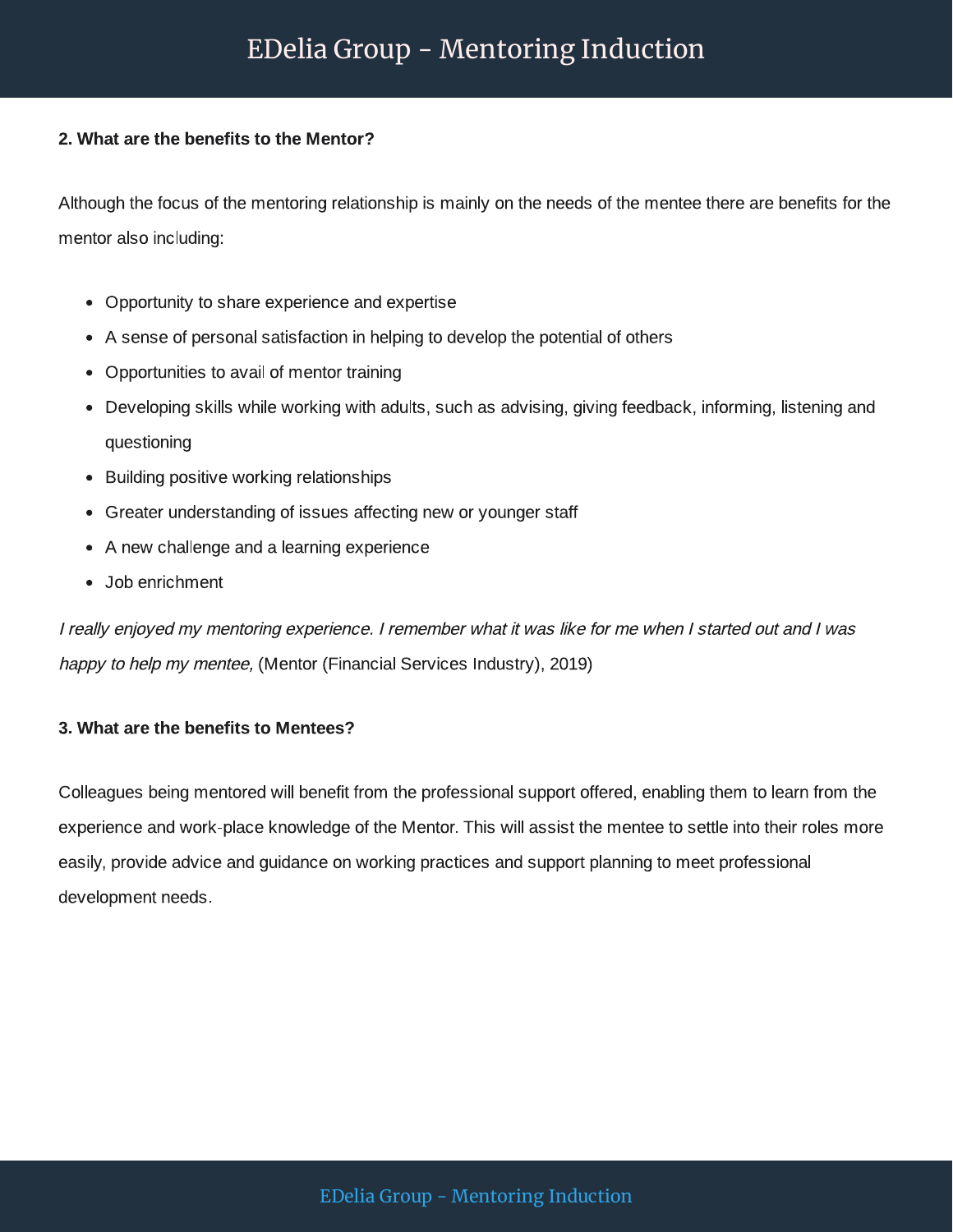# EDelia Group - Mentoring Induction

Particular benefits are:

- The opportunity to learn from an experienced staff member  $\bullet$
- Settling into roles more effectively
- A broader understanding of the way the ACSLM operates  $\bullet$
- Help in setting professional development goals  $\bullet$
- Increased confidence and internal network contacts
- A confidential sounding board for ideas and suggestions
- Support during the early stages in a new role  $\bullet$
- Improved self-awareness and personal understanding

*mentor to go to was such a support,* (Mentee, (Higher Education Institution) 2018). Staff are very helpful here but people are so busy that I was reluctant to ask for help. Knowing that I had a

### 4. What exactly am I agreeing to do when I sign up to be an Induction Mentor?

#### ACSLM Mentors agree to:

- Meet their mentees regularly
- Provide information, professional support and advice as well as helping Mentees to find their own solutions to problems
- Attend a minimum of 2 hours training in fundamental mentoring skills during the course of the year
- Familiarise themselves with on-line support materials
- Promote the practice of mentoring within the organisation

The EDelia Group will provide ongoing support for all ACSLM Mentors

Compiled by the EDelia Group's Teaching and Learning Team